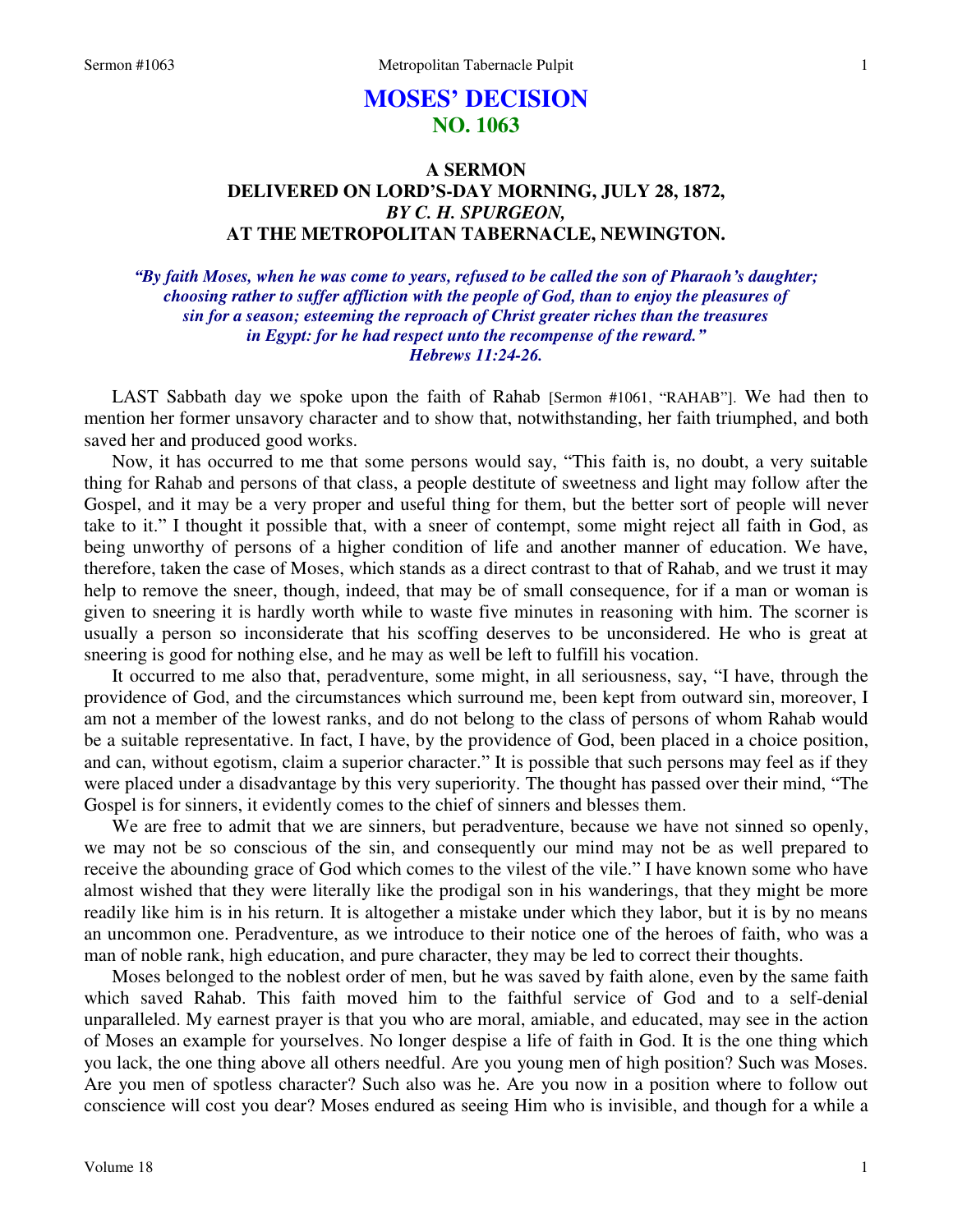loser he is now an eternal gainer by the loss. May the Spirit of God incline you to follow in the path of faith, virtue, and honor, where you see such a man as Moses leading the way.

We shall first consider *the decided action of Moses,* and secondly, *the source of his decision of character—*it was "by faith." Thirdly, we shall look into *those arguments by which his faith directed his action,* after which we shall briefly reflect upon those practical lessons which the subject suggests.

**I.** And first let us observe THE DECIDED ACTION OF MOSES.

"When he had come to years he refused to be called the son of Pharaoh's daughter." We need not narrate the stories which are told by Josephus and other ancient writers with regard to the early days of Moses, such as for instance, his taking the crown of Pharaoh and trampling upon it. These things may be true, but it is equally possible that they are pure fiction. The Spirit of God has certainly taken no notice of them in Holy Scripture, and what He does not think worth recording we need not think worth considering. Nor shall I more than hint at answers to the question why it was that Moses remained no less than forty years in the court of Pharaoh, and doubtless during that time was called, "The son of Pharaoh's daughter," and if he did not enjoy the pleasures of sin, at any rate, had his share in the treasures of Egypt.

It is just possible that he was not a converted man up to the age of forty. Probably during his early days he was to all intents and purposes an Egyptian, an eager student, a great proficient in Egyptian wisdom, and also, as Stephen tells us in Acts, "A man mighty in words and in deeds." During those early days he was familiar with philosophers and warriors, and perhaps in his engrossing pursuits he forgot his nationality. We see the hand of God in his being forty years in the court of Pharaoh, whatever of evil or indecision in him may have kept him there we see the good result which God brought out of it, for he became by his experience and observation the better able to rule a nation, and a fitter instrument in the hand of God for fashioning the Israelite state into its appointed form.

Perhaps during the forty years he had been trying to do what a great many are aiming at just now, he was testing whether he could not serve God and remain the son of Pharaoh's daughter too. Perhaps he was of the mind of our brethren in a certain church who protest against ritualism but still remain in that church which gives to ritualism the fullest liberty. Perhaps he thought he could share the treasures of Egypt and yet bear testimony with Israel. He would be known as a companion of the priests of Isis and Osiris, and yet at the same time would bear honest witness for JEHOVAH.

If he did not attempt this impossibility others in all ages have done so. It may be he quieted himself by saying that he had such remarkable opportunities for usefulness, that he did not like to throw them up by becoming identified with the Israelite dissenters of the period. An open avowal of his private sentiments would shut him out from good society and especially from the court where it was very evident that his influence was great and beneficial.

It is just possible that the very feeling which still keeps so many good people in a wrong place may have operated upon Moses till he was forty years of age, but then, having reached the prime of his manhood, and having come under the influence of faith, he broke away from the ensnaring temptation, as I trust many of our worthy brethren will ere long be able to do. Surely they will not always maintain a confederacy with the allies of Rome, but will be men enough to be free. If when Moses was a child he spoke as a child, and thought as a child, when he became a man he put away his childish ideas of compromise, if, when he was a young man, he thought he might conceal a part of the truth, and so might hold his position, when he came to ripe years enough to know what the truth fully was he scorned all compromise and came out boldly as the servant of the living God.

The Spirit of God directs our eye to the time when Moses came to years, that is to say, when his first forty years of life were over, then, without any hesitation he refused to be called the son of Pharaoh's daughter, and took his part with the despised people of God.

I beg you to consider first, *who he was who did this.* He was a man of education, for he was learned in all the wisdom of the Egyptians. Somebody says he does not suppose the wisdom of the Egyptians was anything very great. No, and the wisdom of the English is not much greater. Future ages will laugh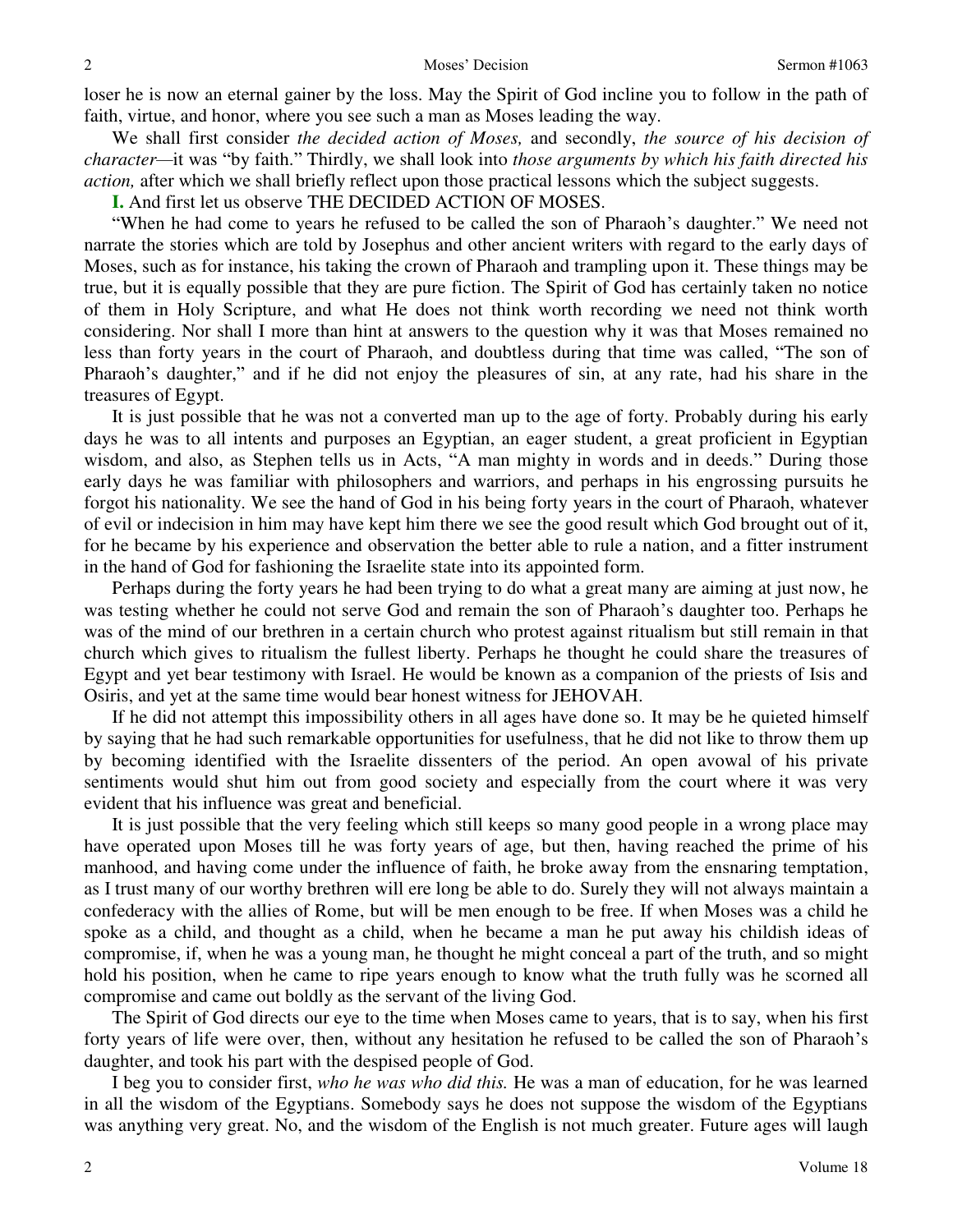as much at the wisdom of the English as we now laugh at the wisdom of the Egyptians. The human wisdom of one age is the folly of the next. Philosophy, so called, what is it but the concealment of ignorance under hard names, and the arrangement of mere guesses into elaborate theories? In comparison with the eternal light of God's Word all the knowledge of men is "not light but darkness visible." Men of education, as a rule, are not ready to acknowledge the living God. Philosophy in its self-conceit despises the infallible revelation of the Infinite, and will not come to the light lest it be reproved.

In all ages, when a man has considered himself to be wise, he has almost invariably contemned the Infinite wisdom. Had he been truly wise, he would have humbly bowed before the Lord of all, but being only nominally so he said, "Who is the Lord?" Not many great men after the flesh, not many mighty are chosen. Did not our Lord Himself say it, and His word is for all time, "I thank you, O Father, Lord of heaven and earth, that you have hid these things from the wise and prudent, and have revealed them unto babes"? But yet, sometimes a man of education like Moses, is led by the blessing of heaven to take the side of truth, and of the right, and when it is so, let the Lord be magnified!

Besides being a man of education, he was a person of high rank. He had been adopted by Thermuthis, the daughter of Pharaoh, and it is possible, though we cannot be sure of it, that he was the next heir by adoption to the Egyptian crown. It is said that the King of Egypt had no other child, and that his daughter had no son and that Moses would, therefore, have become the King of Egypt. Yet, great as he was, and mighty at court, he joined with the oppressed people of God. May God grant that we may see many eminent men bravely standing up for God and for His truth, and repudiating the religion of men, but if they do, it will be a miracle of mercy indeed, for few of the great ones have ever done so. Here and there in heaven may be found a king, and here and there in the church may be found one who wears a coronet and prays, but how hardly shall they that have riches enter into the kingdom of heaven. When they do so God be thanked for it.

In addition to this, remember that Moses was a man of great ability. We have evidence of that in the administrative skill with which he managed the affairs of Israel in the wilderness, for though he was inspired of God, yet his own natural ability was not superseded but directed. He was a poet, "Then sung Moses and the children of Israel this song unto the Lord." That memorable poem at the Red Sea is a very masterly ode, and proves the incomparable ability of the writer.

The ninetieth Psalm also shows the range of his poetic powers. He was prophet, priest, and king in the midst of Israel, and a man second to no man save that Man who was more than man. No other man I know of comes so near in the glory of his character to Christ as Moses does, so that we find the two names linked together in the praise of heaven—"They sung the song of Moses the servant of God, and of the Lamb." Thus you see he was a truly eminent man, yet he cast in his lot with God's people.

It is not many that will do this, for the Lord has usually chosen the weak things to confound the mighty, and the things that are not to bring to nought the things that are, that no flesh should glory in His presence. Yet here He, who will have mercy on whom He will have mercy, took this great man, this wise man, and gave him grace to be decided in the service of his God. Should I address such a one this morning I would anxiously pray that a voice from the excellent glory may call him forth to the same clear line of action.

Next, consider *what sort of society Moses felt compelled to leave*. In coming forth from Pharaoh's court he must separate from all the courtiers and men of high degree, some of whom may have been very estimable people. There is always a charm about the society of the great, but every bond was severed by the resolute spirit of Moses. I do not doubt that being learned in all the wisdom of Egypt, such a man as Moses would always be welcome in the various circles of science, but he relinquished all his honors among the *elite* of learning to bear the reproach of Christ. Neither great men nor learned men could hold him when his conscience had once pointed out the path.

Be sure, also, that he had to tear himself away from many a friend. In the course of forty years one would suppose he had formed associations that were very dear and tender, but to the regret of many he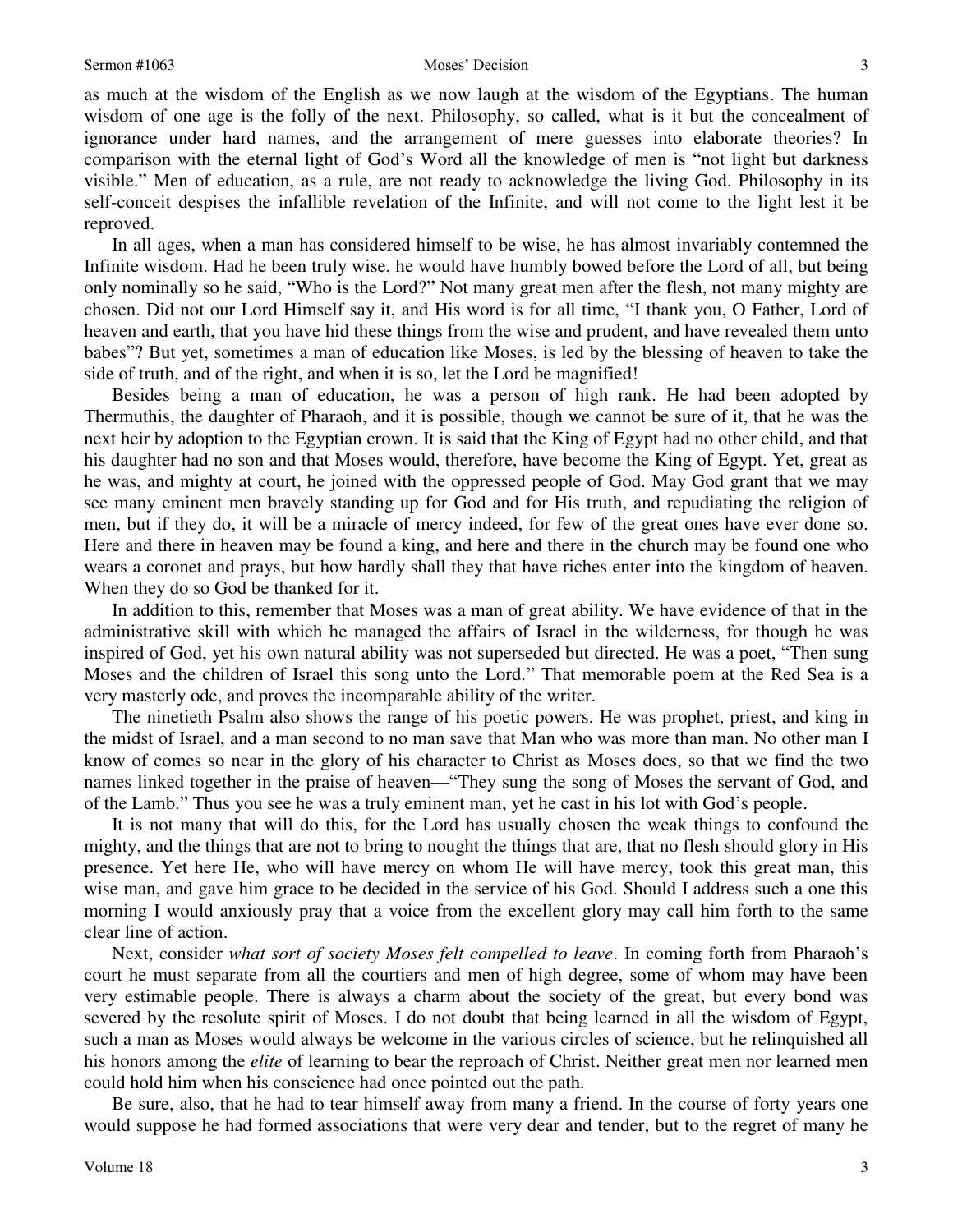associated himself with the unpopular party, whom the king sought to crush, and therefore no courtier could henceforth acknowledge him. For forty years he lived in the solitude of the desert, and he only returned to strike the land of Egypt with plague, so that his separation from all his former friendships must have been complete. But, O true-hearted spirit, should it break every fond connection, should it tear your soul away from all you love, if your God requires it, let the sacrifice be made at once. If your faith has shown you that to occupy your present position involves complicity with error or sin, then break away, by God's help, without further parley. Let not the nets of the fowler hold you, but as God gives you freedom, mount untrammelled and praise your God for liberty. Jesus left the angels of heaven for your sake, can you not leave the best of company for His sake?

But I marvel most at Moses when I consider not only who he was and the company he had to forego, but *the persons with whom he must associate,* for in truth the followers of the true God were not, in their own persons, a loveable people at that time. Moses was willing to take upon himself the reproach of Christ, and to bear the affliction of God's people when, I venture to observe again, there was nothing very attractive in the people themselves. They were wretchedly poor, they were scattered throughout all the land as mere drudges, engaged in brick making, and this brick making, which was imposed upon them for the very purpose of breaking down their spirit, had done its work all too well. They were utterly spiritless, they possessed no leaders, and were not prepared to have followed them if they had arisen.

When Moses, having espoused their cause, informed them that God had sent him they received him at first, but when the prophet's first action prompted Pharaoh to double their toil by an enactment that they should not be supplied with straw, they upbraided Moses at once, even as forty years before, when he interfered in their quarrels, one of them said, "Will you slay me as you did the Egyptian yesterday?" They were literally a herd of slaves, broken down, crushed and depressed. It is one of the worst things about slavery that it unmans men and unfits them even for generations for the full enjoyment of liberty. Even when slaves receive liberty we cannot expect them to act as those would do who were free born, for in slavery the iron enters into the very soul and binds the spirit.

Thus it is clear that the Israelites were not a very select company for the highly educated Moses to unite with, though a prince he must make common cause with the poor; though a free man he must mingle with slaves, though a man of education he must mix with ignorant people, though a man of spirit he must associate with spiritless serfs. How many would have said, "No, I cannot do that, I know what church I ought to unite with if I follow Scriptures fully, and obey in all things my Lord's will, but then they are so poor, so illiterate, and their place of worship is so far from being architecturally beautiful. Their preacher is a plain, blunt man, and they themselves are not refined. Scarce a dozen of the whole sect can keep a carriage, I would be shut out of society if I joined with them."

Have we not heard this base reasoning till we are sick of it, and yet it operates widely upon this brainless, heartless generation. Are there none left who love truth even when she wears no trappings? Are there none who love the Gospel better than pomp and show? Where God raises up a Moses what cares he how poor his brethren may be? "They are God's people," says he, "and if they are very poor I must help them the more liberally. If they are oppressed and depressed, so much the more reason why I should come to their aid. If they love God and His truth, I am their fellow-soldier, and will be at their side in the battle." I have no doubt Moses thought all this over, but his mind was made up, and he took his place promptly.

In addition to other matters, one mournful thing must be said of Israel, which must have cost Moses much pain. He found that among God's people there were some who brought no glory to God, and were very weak in their principles. He did not judge the whole body by the faults of some, but by their standards and their institutions, and he saw that the Israelites, with all their faults, were the people of God, while the Egyptians, with all their virtues, were not so.

Now, it is for each one of us to try the spirits by the Word of God, and then fearlessly to follow out our convictions. Where is Christ recognized as the Head of the church? Where are the Scriptures really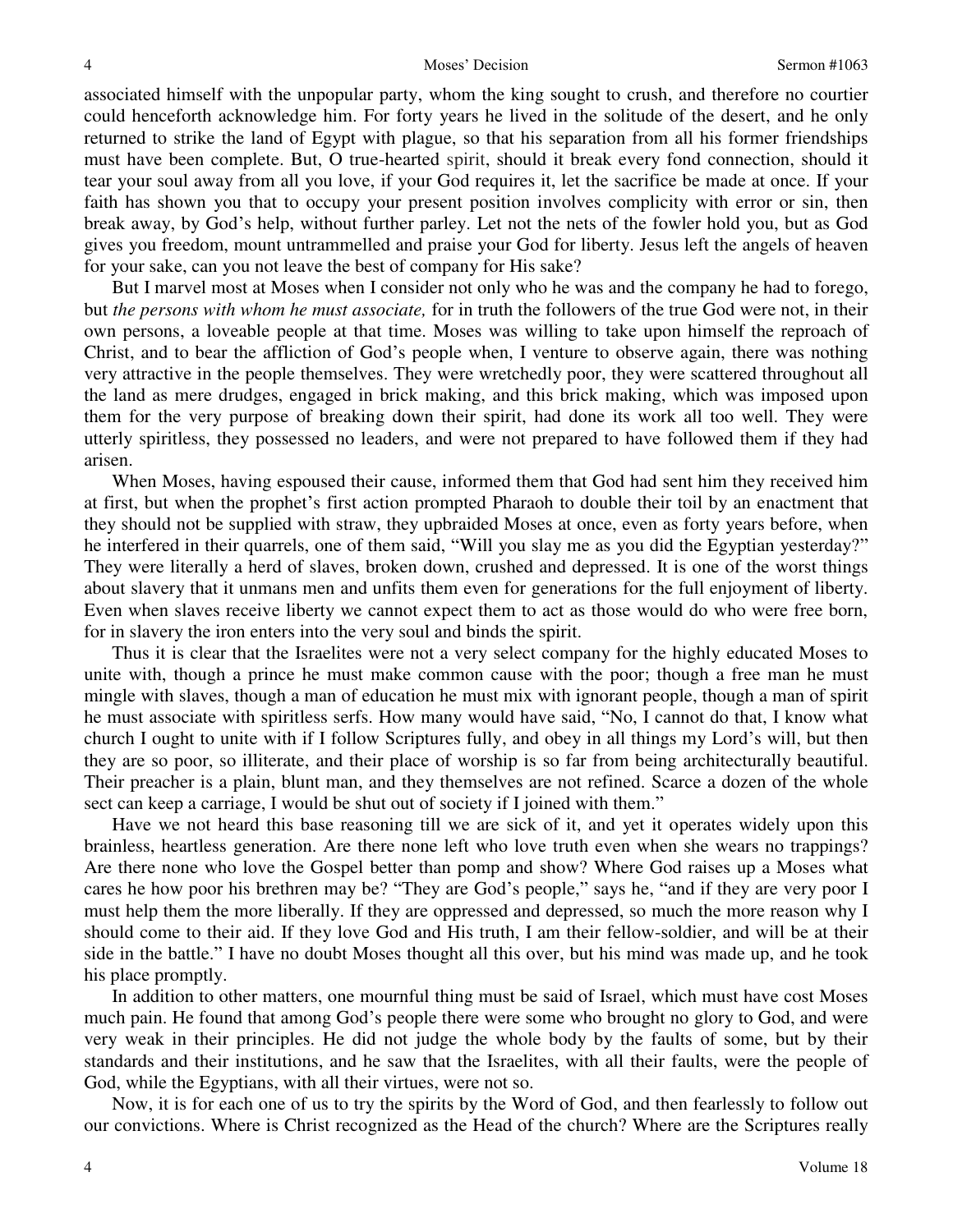### Sermon #1063 Moses' Decision

received as the rule of faith? Where are the doctrines of grace clearly believed? Where are the ordinances practiced as the Lord delivered them? For with that people will I go, their cause shall be my cause, their God shall be my God. We look not for a perfect church this side of heaven, but we do look for a church free from Popery and Sacramentarianism and false doctrine, and if we cannot find one we will wait until we can, but with falsehood and priestcraft we will never enter into fellowship. If there be faults with the brethren it is our duty to bear with them patiently, and pray for grace to overcome the evil, but with Papists and Rationalists we must not join in affinity, or God will require it at our hands.

Consider now *what Moses left by siding with Israel.* He left honor—he "refused to be called the son of Pharaoh's daughter," he left pleasure—for he refused to "enjoy the pleasures of sin for a season," and according to our apostle, he left wealth as well, for in taking up the reproach of Christ he renounced "the treasures of Egypt." Very well, then, if it comes to this, if to follow God and to be obedient to Him I have to lose my position in society and become a pariah, if I must abjure a thousand pleasures, and if I am deprived of emoluments and income, yet the demands of duty must be complied with. Martyrs gave their lives of old, are there none left who will give up their livings? If there be true faith in a man's heart he will not deliberate which of the two to choose, beggary or compromise with error. He will esteem the reproach of Christ to be greater riches than the treasures of Egypt.

Consider yet once more *what Moses espoused* when he left the court. He espoused abounding trial, "choosing rather to suffer affliction with the people of God," and he espoused reproach, for he "esteemed the reproach of Christ greater riches than the treasures of Egypt." O Moses, if you must necessarily join with Israel there is no present reward for you, you have nothing to gain but all to lose, you must do it out of pure principle, out of love to God, out of a full persuasion of the truth, for the tribes have no honors or wealth to bestow. You will receive affliction, and that is all. You will be called a fool, and people will think they have good reason for so doing.

It is just the same today. If any man today will go without the camp to seek the Lord, if he go forth unto Christ without the gate, he must do it out of love to God and to His Christ, and for no other motive. The people of God have no benefices or bishoprics to offer, they therefore beseech men to count the cost. When a fervent convert said to our Lord, "Lord I will follow you whithersoever you go," he received for answer, "Foxes have holes and the birds of the air have nests, but I, the Son of man, have not where to lay my head." To this hour truth offers no dowry but herself to those who will espouse her. Abuse, contempt, hard fare, ridicule, misrepresentation—these are the wages of consistency, and if better comes, it is not to be reckoned on.

If any man be of a noble enough spirit to love the truth for truth's sake, and God for God's sake, and Christ for Christ's sake, let him enlist with those of like mind, but if he seek anything over and above that, if he desire to be made famous, or to gain power, or to be well beneficed, he had better keep his place among the cowardly dirt-eaters who swarm around us. The church of God bribes no man. She has no mercenary rewards to proffer, and would scorn to use them if she had. If to serve the Lord be not enough reward, let those who look for more go their selfish way, if heaven be not enough, let those who can despise it, seek their heaven below. Moses, in taking up with the people of God, decidedly, and once and for all, acted most disinterestedly, without any promise from the right side, or any friend to aid him in the change, for the truth sake, for the Lord's sake, he renounced everything, he was, content to be numbered with the down-trodden people of God.

**II.** Now, secondly, what was THE SOURCE OF MOSES' DECISION?

Scripture says it was faith, otherwise some would insist upon it that it was the force of blood. "He was by birth an Israelite, and therefore," say they, "the instincts of nature prevailed." Our text assigns a very different reason. We know right well that the sons of godly parents are not led to adore the true God by reason of their birth. Grace does not run in the blood, sin may, but righteousness does not. Who does not remember sons of renowned lovers of the Gospel, who are now far gone in Ritualism? It was faith, not blood, which impelled Moses in the way of the truth. Neither was it eccentricity which led him to espouse the side which was oppressed.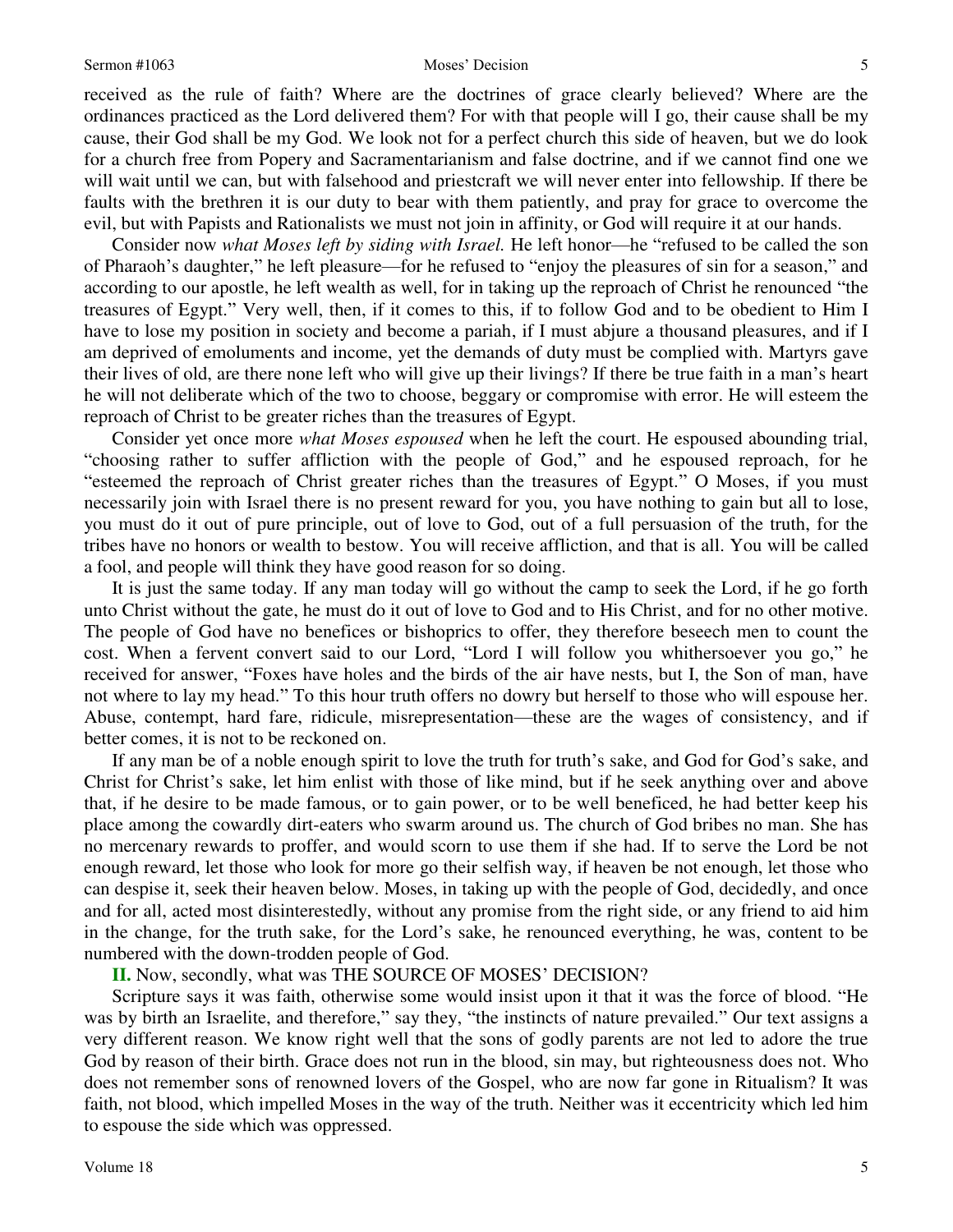We have sometimes found a man of pedigree and position who has associated with persons of quite another rank and condition, simply because he never could act like anybody else, and must live after his own odd fashion. It was not so with Moses. All his life through you cannot discover a trace of eccentricity in him, he was sober, steady, law-abiding, what if I say he was a *con*centric man, for his center was in the right place, and he moved according to the dictates of prudence. Not thus can his decision be accounted for. Neither was he hurried on by some sudden excitement when there burned within his soul fierce patriotic fires which made him more fervent than prudent. No, there may have been some haste in his slaying the Egyptian on the first occasion, but then he had forty more years to think it over, and yet he never repented his choice, but held on to the oppressed people of God, and still refused to think of himself as the son of Pharaoh's daughter. It was faith then, faith alone that enabled the prophet of Sinai to arrive at his decision, and to carry it out.

What faith had he? First, he had faith in JEHOVAH. It is possible that Moses had seen the various gods of Egypt, even as we see them now in the drawings which have been copied from their temples and pyramids. We find there the sacred cat, the sacred ibis, the sacred crocodile, and all kinds of creatures which were reverenced as deities, and in addition there were hosts of strange idols, compounded of man and beast, and bird, which stand in our museums to this day, and were once the objects of the idolatrous reverence of the Egyptians. Moses was weary of all this symbolism. He knew in his own heart that there was one God, one only God and he would have nothing to do with Amun, Pthah, or Maut.

Truly, my very soul cries to God, that noble spirits may in these days grow weary of the gods of ivory, and ebony, and silver, which are adored under the name of crosses and crucifixes, and may come to abominate that most degrading and sickening of all idolatries in which a man makes a god with flour and water, bows down before it, and then swallows it, thus sending his god into his belly, and I might say worse. The satirist said of the Egyptians, "O happy people, whose gods grow in their own gardens," we may say with equal force, O happy people, whose gods are baked in their own ovens! Is not this the lowest form of superstition that ever debased the intellect of man? The fetish worship of the Negro is not more groveling.

O that brave and true hearts may be led to turn away from such idolatry, and abjure all association with it, and say, "No, I cannot, and dare not. There is one God that made heaven and earth, there is a pure Spirit who upholds all things by the power of His might, I will worship Him alone, and I will worship Him after His own law, without images or other symbols, for has He not forbidden them." Has He not said, "You shall not make unto you any graven image, or any likeness of anything that is in heaven above, or that is in the earth beneath, or that is in the water under the earth: you shall not bow down yourself to them, nor serve them: for I the LORD your God am a jealous God"?

Oh that God would give to men faith to know there is but one God, and that the one God is not to be worshipped with man-ordained rites and ceremonies, for He is "a Spirit, and they that worship him must worship him in spirit and in truth!" That one truth, if it were to come with power from heaven into men's minds, would shiver St. Peter's and St. Paul's from their topmost cross to their lowest crypt, for what do these two churches teach us now but sheer clear idolatry, the one of rule and the other by permission, for now men who boldly worship what they call the "sacred elements" have leave and license to exercise their craft within the Church of England. Every man who loves his God should shake his skirts clear of these abominations, and I pray God that we may find many a Moses who shall do so.

The faith of Moses also rested in Christ. "Christ had not come," says one. Nay, but He was to come, and Moses looked to that coming one. He cast his eye through the ages that were to intervene, and he saw before him the Shiloh of whom dying Jacob sang. He knew the ancient promise which had been given to the fathers, that in the seed of Abraham should all the nations of the earth be blessed, and he was willing, in order to share in the blessing, to take his part in the reproach.

Dear friends, we shall never have a thorough faith in God unless we have also faith in Jesus Christ. Men have tried long, and tried hard, to worship the Father apart from the Son, but there stands it, and it always will be so, "No man comes unto the Father but by me." You get away from the worship of the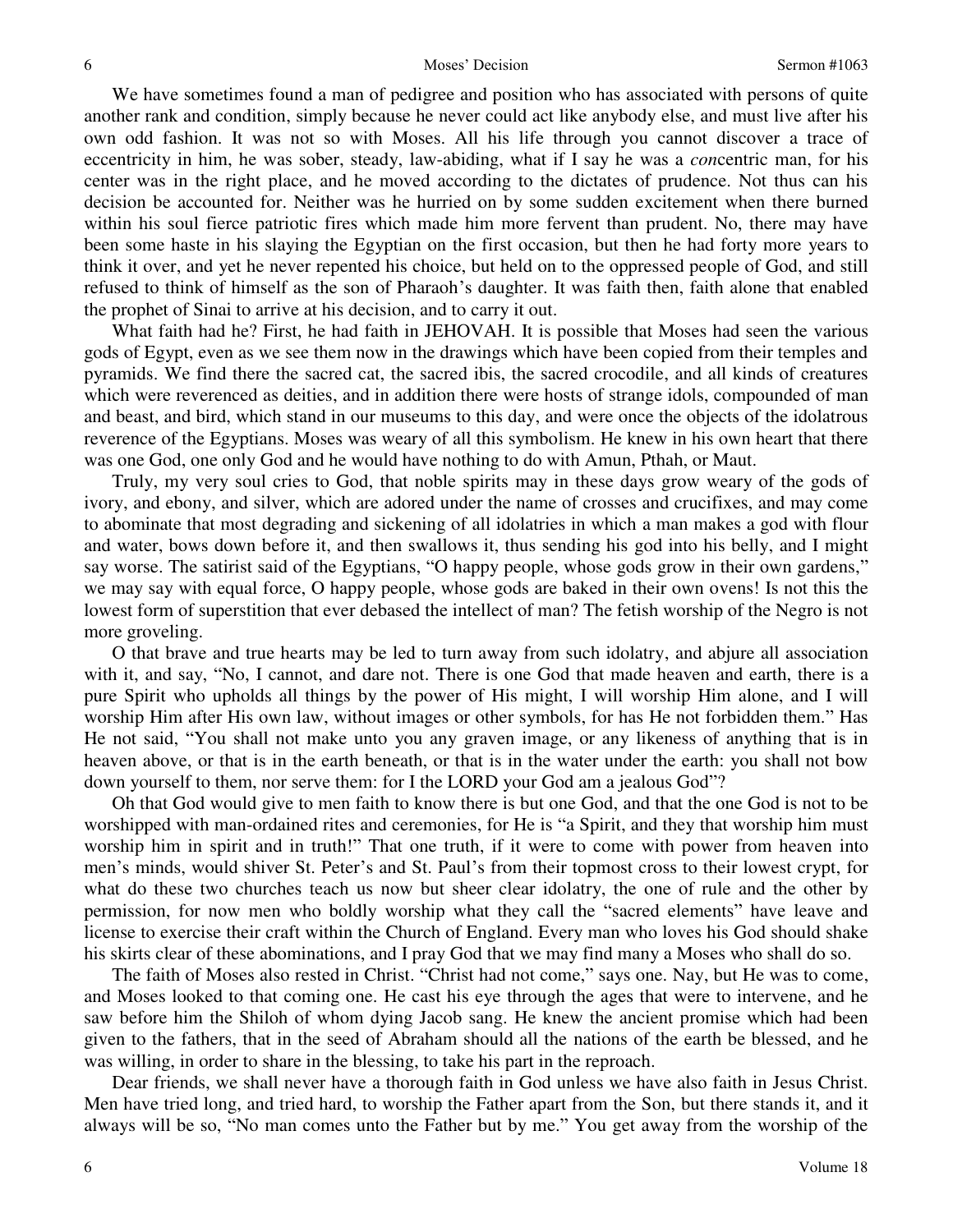### Sermon #1063 Moses' Decision

Father if you do not come through the mediation and atonement of the Son of God. Now, though Moses did not know concerning Christ all that is now revealed to us, yet he had faith in the coming Messiah, and that faith gave strength to his mind. Those are the men to suffer who have received Christ Jesus the Lord. If any man should ask me what made the Covenanters such heroes as they were, or what made our Puritan forefathers fearless before their foes, or what led the Reformers to protest and the martyrs to die, I would reply, it was faith in the Invisible God, coupled with faith in that dear Son of God who is God Incarnate. Believing in Him they felt such love within their bosoms, that for love of Him they could have died a thousand deaths.

But then, in addition to this, Moses had faith in reference to God's people. Upon that I have already touched. He knew that the Israelites were God's chosen, that JEHOVAH had made a covenant with them, that despite all their faults, God would not break His covenant with His own people, and he knew, therefore, that their cause was God's cause, and being God's cause it was the cause of right, the cause of truth.

Oh, it is a grand thing when a man has such faith that he says, "It is nothing to me what other people do, or think, or believe, I shall act as God would have me. It is nothing to me what I am commanded to do by my fellow creatures, nothing to me what fashion says, nothing to me what my parents say, as far as religion is concerned, the truth is God's star, and I will follow wherever it may lead me. If it should make me a solitary man, if I should espouse opinions which no one else ever believed in, if I should have to go altogether outside the camp, and break away from every connection, all this shall be as immaterial to me as the small dust of the balance, but if a matter be true I will believe it, and I will propound it, and I will suffer for its promulgation, and if another doctrine be a lie I will not be friends with it, nay, not for a solitary moment, I will not enter into fellowship with falsehood, no, not for an hour.

If a course be right and true, through floods and flames, if Jesus leads me, I will pursue it." That seems to me to be the right spirit, but where do you find it nowadays? The modern spirit mutters, "We are all right, every one of us." He who says, "Yes," is right, and he who says, "No," is also right. You hear a man talk with mawkish sentimentality which he calls Christian charity*:* "Well, I am of opinion that if a man is a Muslim, or a Catholic, or a Mormon, or a dissenter, if he is sincere, he is all right." They do not quite include devil worshippers, thugs, and cannibals yet, but if things go on they will accept them into the happy family of the Broad Church. Such is the talk and cant of this present age, but I bear my witness that there is no truth in it, and I call upon every child of God to protest against it, and like Moses, to declare that he can have no complicity with such a confederacy.

There is truth somewhere, let us find it, the lie is not of the truth, let us abhor it. There is a God, let us follow Him, and it cannot be that false gods are gods too. Surely truth is of some value to the sons of men, surely there must be something worth holding, something worth contending for, and something worth dying for, but it does not appear nowadays as if men thought so. May we have a respect for God's true church in the world which abides by the apostolic word and doctrine. Let us find it out, and join with it and at its side fight for God and for His truth!

Once again, Moses had faith in the "recompense of the reward." He said thus within himself, "I must renounce much, and reckon to lose rank, position, and treasure, but I expect to be a gainer, notwithstanding, for there will be a day when God shall judge the sons of men, I expect a judgment throne with its impartial balances, and I expect that those who serve God faithfully shall then turn out to have been the wise men and the right men, while those who truckled and bowed down to gain a present ease, shall find that they missed eternity while they were snatching after time, and that they bartered heaven for a paltry mess of pottage."

With this upon his mind, you could not persuade Moses that he ought to compromise, and must not be uncharitable, and ought not to judge other good people, but should be large-minded, and remember Pharaoh's daughter, and how kindly she had nurtured him, and consider what opportunities he had of doing good where he was, how he might befriend his poor brethren, what influence he might have over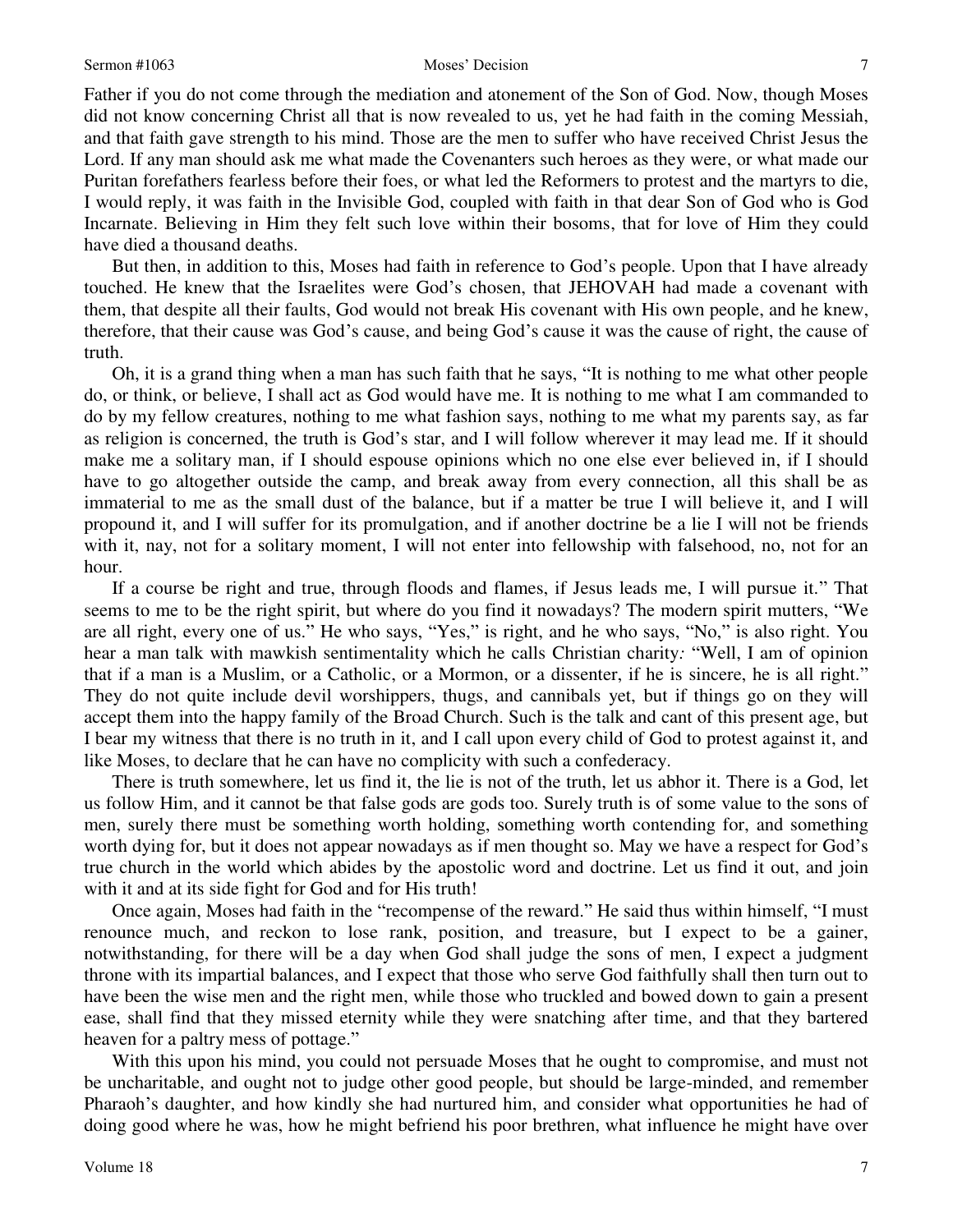Pharaoh, how he might be the means of leading the princes and the people of Egypt in the right way, and perhaps God had raised him up on purpose to be there, who could tell, and so-on, and so-on, and soon—you know the Babylonian talk, for in these days you have all read or heard the plausible arguments of the deceivableness of unrighteousness, which in these last days teaches men to do evil that good may come. Moses cared for none of these things. He knew his duty, and did it, whatever might be the consequences. Every Christian man's duty is to believe the truth, and follow the truth, and leave the results with God. Who dares do that? He is a king's son. But again I ask it, who dares do that in these days?

**III.** Thirdly, we are going to run over in our minds some of THE ARGUMENTS WHICH SUPPORTED MOSES in his decided course of following God.

The first argument would be, he saw clearly that God was God and therefore must keep His word, must bring His people up out of Egypt and give them a heritage. Now he said within himself, "I desire to be on the right side. God is almighty, God is all truthful, God is altogether just. I am on God's side, and being on God's side I will prove my truthfulness by leaving the other side altogether."

Then, secondly, we have it in the text that he perceived the pleasures of sin to be but for a season. He said to himself, "I may have but a short time to live, and even if I live to a good old age, life at the longest is still short, and when I come to the close of life what a miserable reflection it will be that I have had all my pleasure, it is all over, and now I have to appear before God as a traitorous Israelite who threw up his birthright for the sake of enjoying the pleasures of Egypt."

Oh that men would measure everything in the scales of eternity! We shall be before the bar of God all of us in a few months or years, and then think how we shall feel? One will say, "I never thought about religion at all," and another "I thought about it, but I did not think enough to come to any decision upon it. I went the way the current went."

Another will say, "I knew the truth well enough, but I could not bear the shame of it, they would have thought me fanatical if I had gone through with it."

Another will say, "I halted between two opinions, I hardly thought I was justified in sacrificing my children's position for the sake of being out and out a follower of truth." What wretched reflections will come over men who have sold the Savior as Judas did! What wretched death beds must they have who have been unfaithful to their consciences and untrue to their God! But oh! with what composure will the believer look forward to another world! He will say, "By grace I am saved, and I bless God I could afford to be ridiculed, I could bear to be laughed at. I could lose that situation, I could be turned out of that farm, and could be called a fool, and yet it did not hurt me. I found solace in the society of Christ, I went to Him about it all, and I found that to be reproached for Christ was a sweeter thing than to possess all the treasures of Egypt. Blessed be His name! I missed the pleasures of the world, but they were no miss to me. I was glad to miss them, for I found sweeter pleasure in the company of my Lord, and now there are pleasures to come which shall never end."

O brethren, to be out and out for Christ, to go to the end with Him, even though it involve the loss of all things, this will pay in the long run. It may bring upon you much disgrace for the present, but that will soon be over, and then comes the eternal reward.

And then, again, he thought within himself that even the pleasures, which did but last for a season, while they lasted were not equal to the pleasure of being reproached for Christ's sake. This ought also to strengthen us, that the worst of Christ is better than the best of the world, that even now we have more joy as Christians, if we are sincere, than we could possibly derive from the sins of the wicked.

I have only this to say in closing. First, we ought all of us to be ready to part with everything for Christ, and if we are not we are not His disciples. "Master, you say a hard thing," says one. I say it yet again, for a greater Master has said it—"He that loves son or daughter more than me is not worthy of me." "Unless a man forsake all that he has he cannot be my disciple." Jesus may not require you actually to leave anything, but you must be ready to leave everything if required.